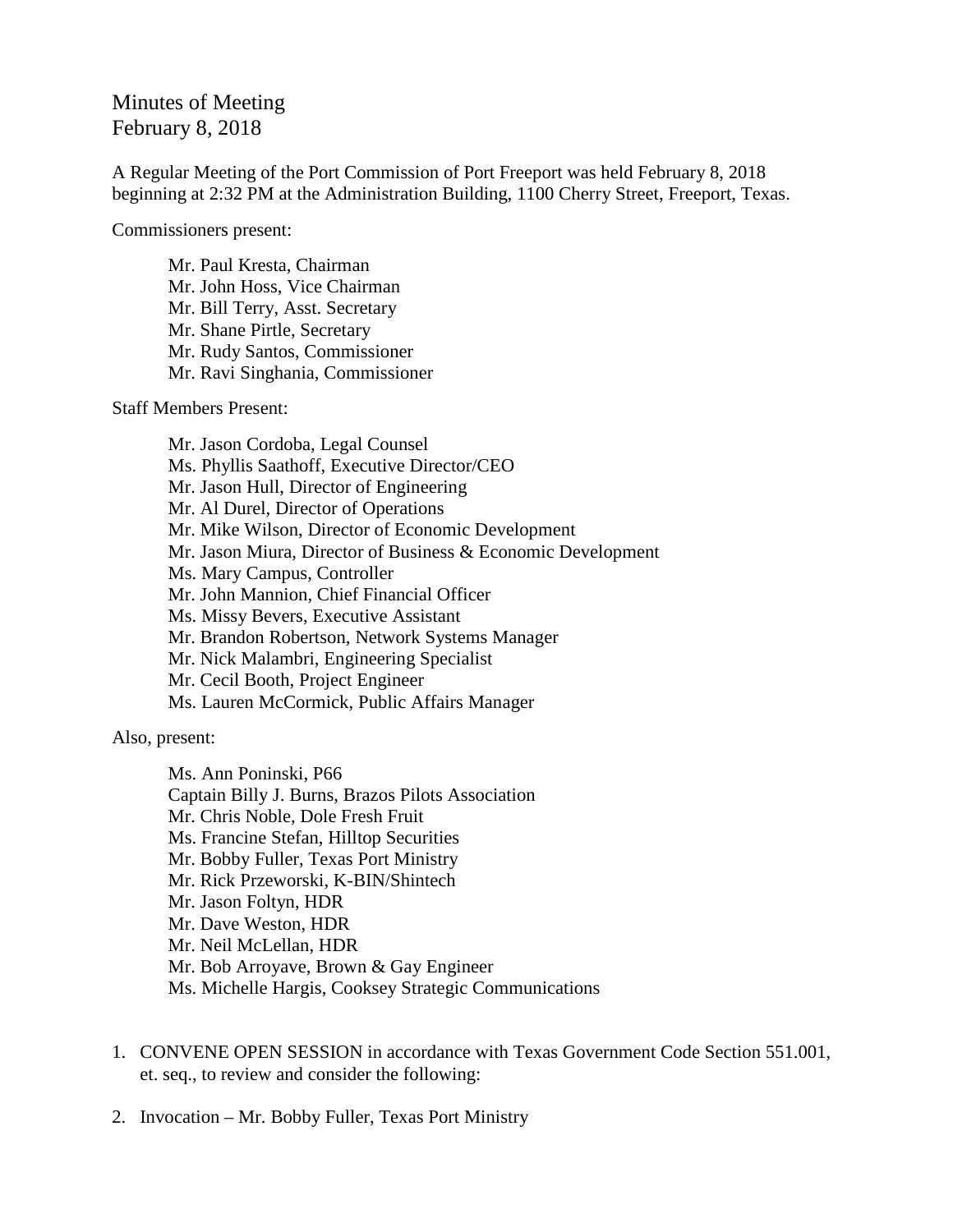- 3. Pledge of Allegiance: U.S. Flag & Texas Flag
- 4. Roll Call. Commissioner Kresta noted that all Commissioners were present.
- 5. Safety Briefing Mr. Brandon Robertson, Network Systems Manager
- 6. Approval of minutes from the Regular Meeting held January 25, 2018.

A motion was made by Commissioner Pirtle to approve the minutes as presented. The motion was seconded by Commissioner Terry with all Commissioners present voting in favor of the motion.

7. Receive report from Executive Director/CEO and/or Port staff on activities and matters related to administrative affairs. Port tenant updates, USCOE, rail issues, AAPA Committees, leases, contracts, upcoming Port and civic events and other related administrative affairs.

Mr. Al Durel, Director of Operations introduced new crane operator John Perez who joined the Port a few weeks ago. Ms. Saathoff reported testifying before the House Transportation Committee February 7 in Austin on behalf of the Texas Ports Association. Testimony was in relation to Hurricane Harvey and how the State and various agencies could better respond in the future to such events. She highlighted the need for ports and harbors to be maintained at their authorized depths and widths as well as the need for projects that have been authorized to be constructed. She also pointed out the Ports Revolving Loan Program created in the last session, if funded, will be helpful in funding the local sponsor requirements of the authorized channel projects. The Senate Transportation Committee will meet February 21. Ms. Saathoff has been asked to present testimony specific to the funding of the Ports Revolving Loan Program which legislature established in the last session. The USCOE released their draft 408 guidance. Mr. Hull participated on a webinar reviewing the document and will report to the Board once he reviews all the material. The Corps also released their Section 7001 report. The Port's submittals on the Port's project were noted in the report in the appendices. This will help further conversations as the Water Resources Development Act 2018 moves forward and assist in obtaining an extension (of time) for initiating construction of the project. The WRDA Bill is moving forward with a House T&I Water Resource Environment Sub-Committee hearing Feb 28 and the Senate Environment of Public Works hearing March 1. The Assistant Secretary of Army, R.D. James is expected to testify at both hearings. With the AAPA Spring Conference in Washington being held March 20-22, Ms. Saathoff noted the Board may want to consider an alternative date for the March 22 board meeting. Ms. Saathoff shared a current map of the Highway 36 Widening Project noting that Segment 15, which intersects at FM 1495 and is closest to Port Freeport, is scheduled to begin September 2018 and Segment 10, which is closest to the Fort Bend County line, will begin in November 2018.

8. Receive report from Commissioners on matters related to meetings and conferences attended, Port presentations and other related Port Commission matters.

Commissioner Singhania reported attending the CAP Meeting February 6 and Dennis Bonnen event February 7. Commissioner Terry reported attending the Dennis Bonnen event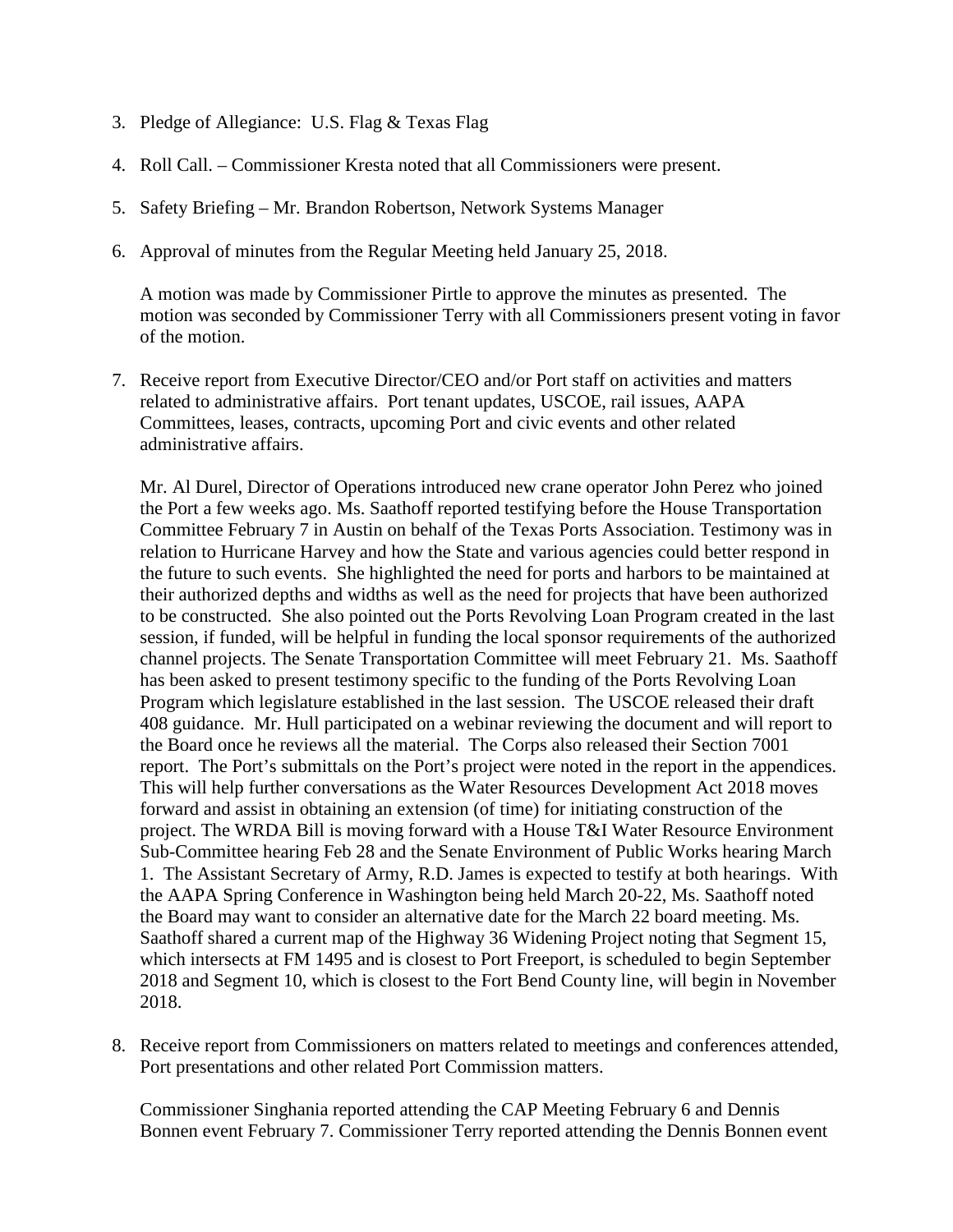as well. Commissioner Hoss also reported attending the CAP Meeting. Commissioner Pirtle reported attending CAP Meeting, ACIT Luncheon, Dennis Bonnen event and Round Table. He also went to the San Bernard River along with County Commissioners, GLO, Texas Fishing & Wildlife, Representative Bonnen and others to assess the changes of the mouth of the river post Harvey. Commissioner Santos reported attending the Freeport Master Plan and Town Hall Meeting January 30 as well as the Hispanic Chamber Gala February 1 and the CAP Meeting.

- 9. Public Comment There were no public comments.
- 10. Adoption of a Resolution approving the amended application for Tax Abatement for Shintech, Inc. (dba K-Bin) for property located in Shintech, Inc. (dba K-Bin) Reinvestment Zone No. 10, approving Tax Abatement Agreement on the same terms and conditions as granted to Shintech, Inc. (dba K-Bin) by Brazoria County and authorizing Chairman and Secretary to execute said agreement.

The Board previously approved a resolution for this project, however Shintech has since amended the application due to the construction schedule changing and the tax abatement will now begin in 2019. It is staff's recommendation the Board approve the resolution and tax abatement agreement with Shintech under the same terms and conditions as approved by the County January 24.

A motion was made by Commissioner Singhania to approve the resolution as presented. The motion was seconded by Commissioner Hoss with all Commissioners present voting in favor of the motion.

11. Adoption of a Resolution updating the Port Freeport Investment Accounts with Hilltop Securities Inc. to add John Mannion, Chief Financial Officer.

In March 2017, the Board approved an amendment to the Investment Policy opening investment accounts with Hilltop Securities and authorizing Phyllis Saathoff, Mary Campus and Vicki Smith to conduct transactions associated with the accounts in accordance with the Investment Policy. The resolution today is requesting authorization to add John Mannion to the accounts with same authority.

A motion was made by Commissioner Hoss to approve the resolution as presented. The motion was seconded by Commissioner Terry with all Commissioners present voting in favor of the motion.

12. Adoption of a Resolution approving the acceptance of the Port's portion of proceeds received from high bidders on delinquent tax property held in trust by Brazoria County, Texas and authorizing the Chairman to join in conveyance to high bidders.

A motion was made by Commissioner Pirtle to approve the resolution as presented. The motion was seconded by Commissioner Hoss with all Commissioners present voting in favor of the motion.

13. EXECUTIVE SESSION in accordance with Subchapter D of the Open Meetings Act, Texas Government Code Section 551.001, et. seq., to review and consider the following: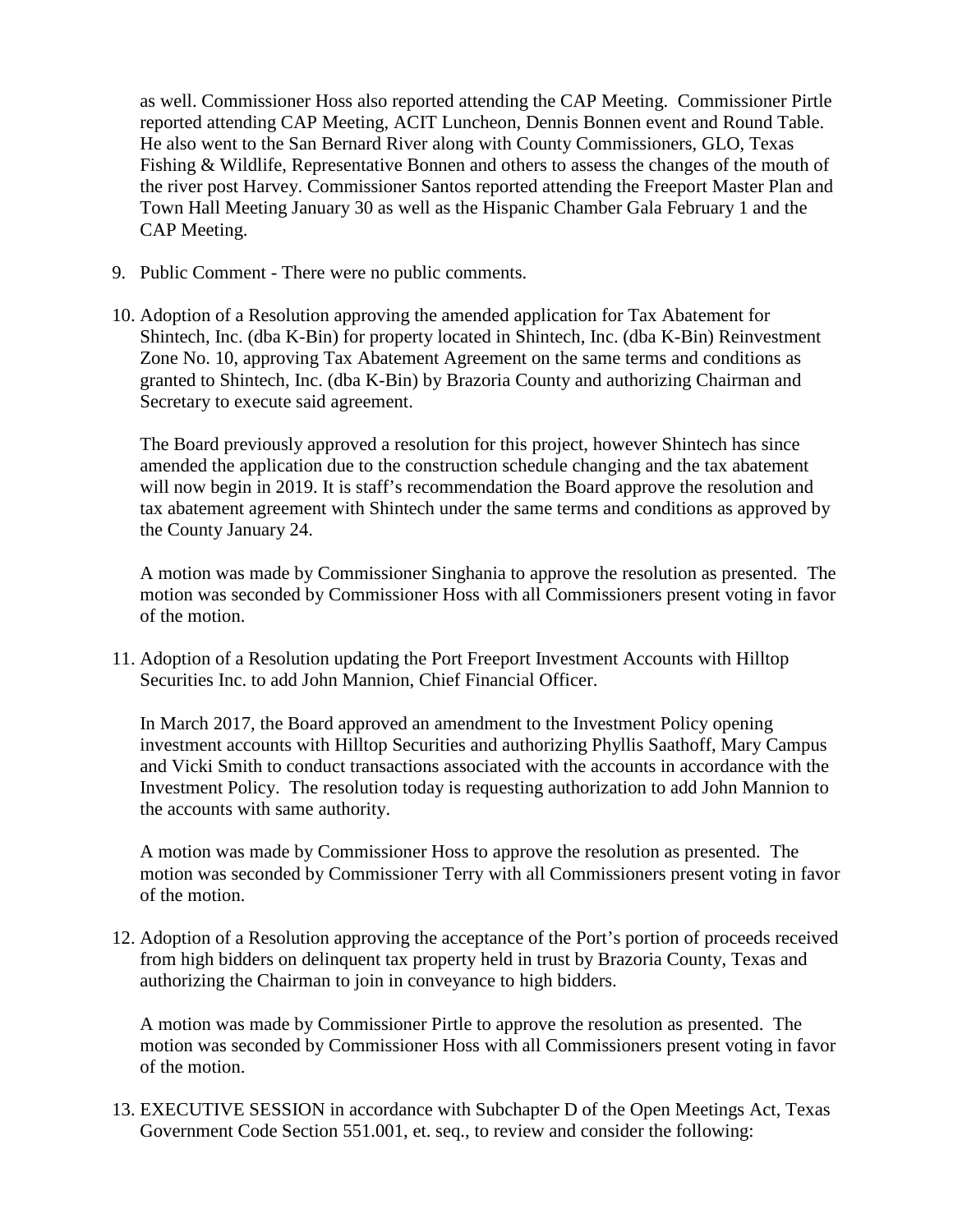- A. Under authority of Section 551.071 (Consultation with Attorney) for discussion regarding:
	- 1. Consultation with attorney to discuss potential litigation.
	- 2. Consultation with attorney regarding legal issues related to issuance of bonds.
	- 3. Consultation with attorney and discussion regarding Special District Local Laws Code Title 5 Transportation, Subtitle A Navigation District and Port Authorities, Chapter 5002 Subchapter A.
- B. Under authority of Section 551.072 (Deliberation of Real Property Matters) for discussion regarding:
	- 1. The potential exchange, lease, or value of real property located at Port Freeport, including but not limited to Parcels 7, 8, 10, 26, and 37.
	- 2. Discussion regarding the potential exchange, lease or value of real property located in Freeport, Texas, including but not limited to the area known as the East End of Freeport and bordered by the following streets: FM 1495; East 2<sup>nd</sup> Street; Terminal Street and East 8<sup>th</sup> Street in Freeport, Texas.
	- 3. The potential purchase, exchange, lease or value of real property located at Port Freeport, including but not limited to the real property located at and contiguous to Berths 1, 2, 5 and 7.
	- 4. The potential exchange, lease, or value of real property located at Port Freeport, including but not limited to Parcels 4, 5, 6, 9, 14, 19, 27, 31, 34, and 38.
- C. Under authority of Section 551.074 (deliberation of personnel matters) for discussion regarding:
	- 1. Deliberation regarding the appointment, employment, evaluation, reassignment, duties of a public officer or employee: Executive Director/CEO.
- 14. RECONVENE OPEN SESSION to review and consider the following:
- 15. Receive update regarding Freeport Harbor Channel Improvement Project and related expenditures, and discussion regarding bond financing of local sponsor cost-share.

Ms. Saathoff gave a brief presentation regarding the Freeport Harbor Channel Improvement Project, related expenses and how issuing bonds, without increasing the current tax rate of \$0.0401, can help fund the Freeport Harbor Channel Improvement Project. The total cost to construct the FHCIP will be \$295 million of which \$130 million will be the Port's responsibility. The GRR approval will be received in May, and the U.S. Army Corps of Engineers is now engaged in the engineering and design for Reach 1 of the Project with the first construction contract expected in 2020. The Port has one tax supported bond series outstanding with a principal balance of \$2.2 million and two years of debt service payments remaining. Staff has determined and the Port's financial consultants have independently reviewed with voter approval, the Port can issue up to \$130 million in bonds without raising the tax rate. This is possible with the retirement of the prior bonds and the new value coming